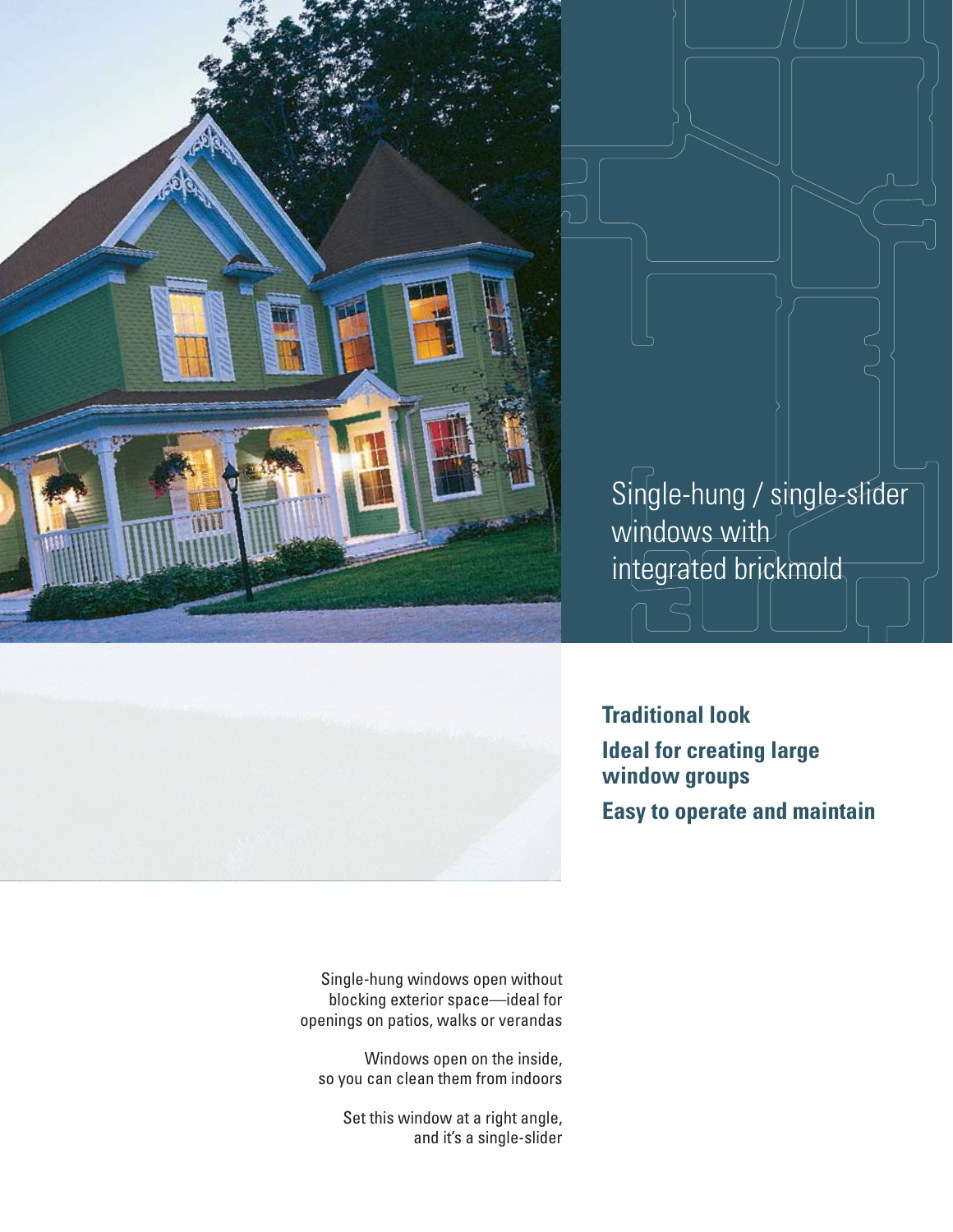

# **Great value, great design** These windows have it all!

This series was designed and engineered to take advantage of the most innovative, efficient production and manufacturing processes. These significant economies are passed directly on to the consumer—so you'll start saving with our singlehung / single-slider windows the moment you buy them.

Put this series high-tech performance to work on your next housing project… and build in extra value from the ground up.

# **Everything** you're looking for… **now**!

#### 1 100% lead-free uPVC

Our uPVC process produces an environmentally safe compound that stands up to whatever the sun, rain, wind, snow and salt air can throw its way.

#### Great windows—great choice

Today's leading technologies go into a complete line of fully accessorized windows, making it easy for you to customize windows to your exact needs.

### No drafts or energy loss

These windows meet our industry's toughest thermal efficiency standards. So you can save on your heating and air-conditioning costs without sacrificing comfort.

#### 4 All-season durability

The multi-chamber technology guarantees structural frame integrity and durability in any season, year after year. This unique technology also blocks the transfer of cold air and noise from the outside to save you energy and enhance the quality of your life, while its fusion-welded corners seal out air and water to keep the elements at bay.

### Attractive design

These windows are made of slimline PVC extrusions to maximize viewing area and allow the most sunlight possible into your home. Beautiful beveled-edge exterior design gives a standout, elegant look.

### 6 Cleaning's a snap with PVC!

High-quality PVC window frame is virtually maintenance-free. Simply wipe dust off with a damp cloth every now and then. You'll never have to paint or stain ever again. Your windows will keep on looking great in every season, year after year.

### Security-minded

Opening mechanism and high-security multipoint lock parts are firmly fastened in screw boxes and stay secured. Our exclusive screws are specially designed for uPVC. All screws install through a minimum of two walls for greater stability.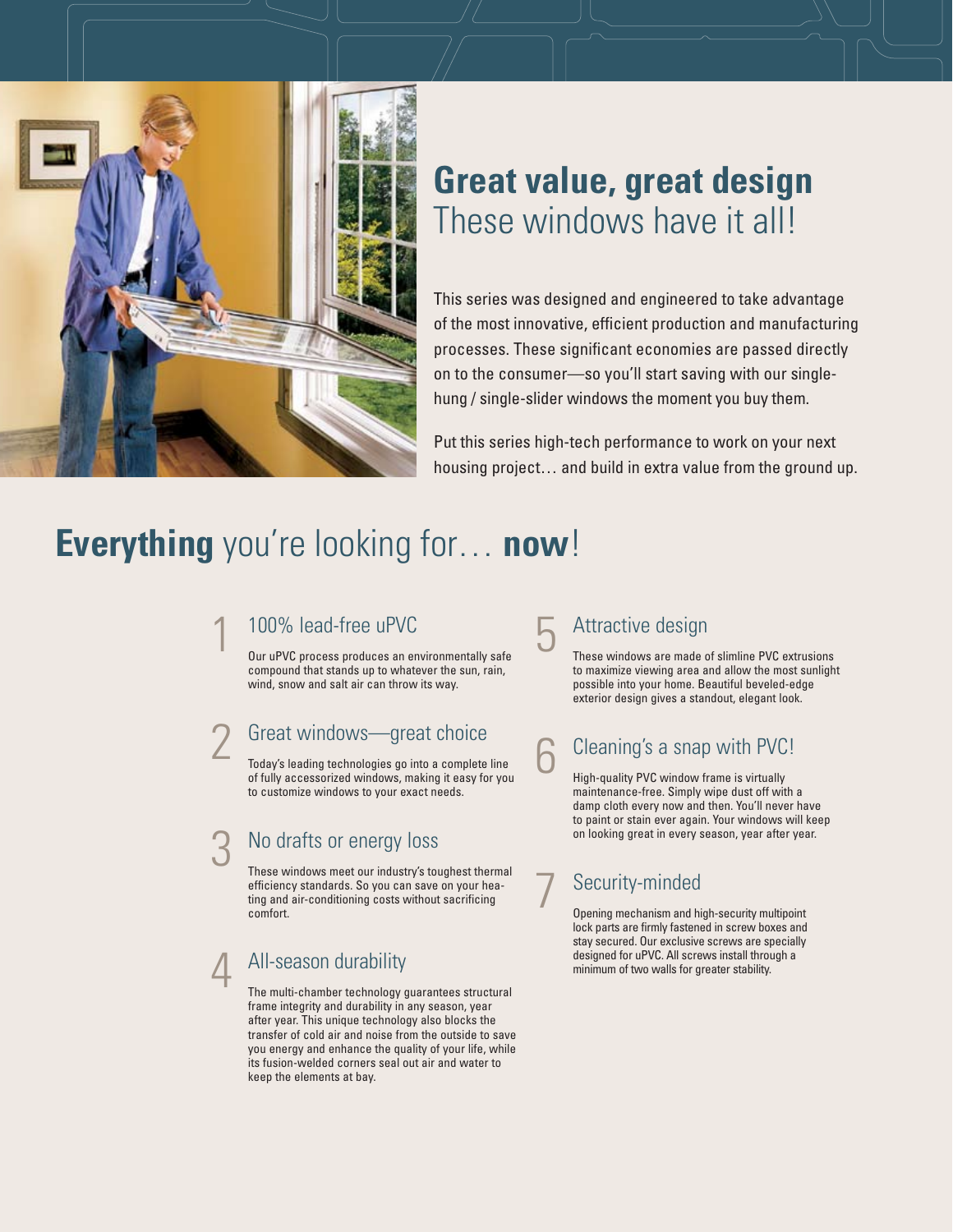





#### Additional features

- Can be specially configured in any number of ways
- Durability and elegance add value to any home
- Durable integrated lift rail keeps sashes neat and clean
- Superior thermal insulation
- Using insulated glass units up to 7/8-inch thick, this series provides a full range of options for maximum thermal efficiency
- Rigorous performance testing ensures years of trouble-free operation
- An integrated brickmold cuts down on installation time, guarantees a perfect fit and prevents water SINGLE-SLIDER SINGLE-HUNG SINGLE-HUNG infiltration in the walls